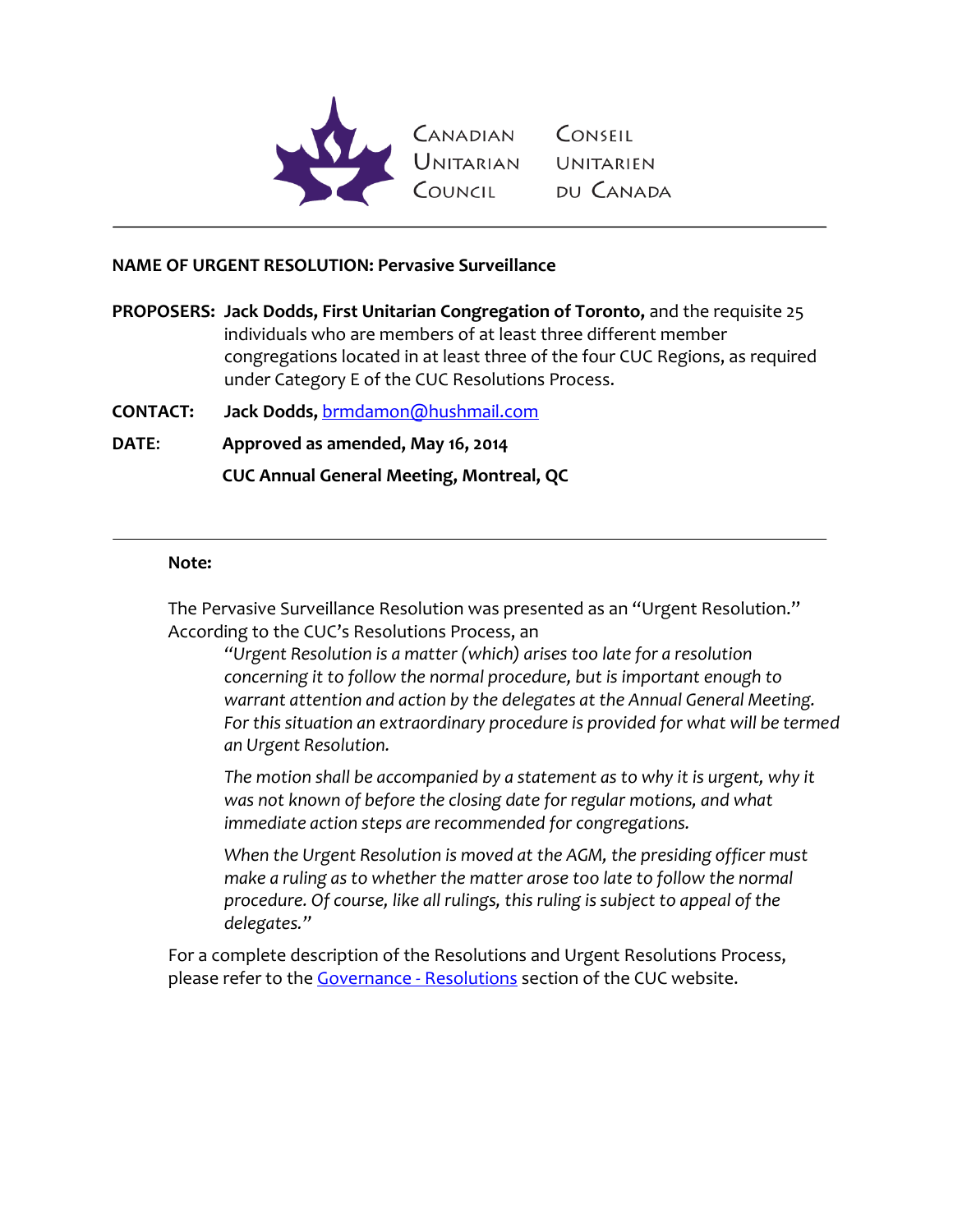

### **Background**

- 1. It has become known that the governments of some democratic countries have been secretly engaging in routine surveillance of the communications, associations and movements of large numbers of citizens, referred to here as "pervasive surveillance";
- 2. The Communications Security Establishment Canada (CSEC) issued a statement on January 30, 2014, asserting that it is legally authorized to collect and analyze communication metadata under the National Defence Act;
- 3. The Minister of National Defence in the House of Commons on January 31, 2014 declined to acknowledge that tracking the locations of Canadians by CSEC is against the law or is wrong;
- 4. Unitarian-Universalists covenant to affirm and promote the right of conscience and the use of the democratic process within our congregations and in society at large;
- 5. Democracy can only function effectively when citizens can freely associate and exchange ideas without government interference;
- 6. Citizens involved in social justice work may engage in lawful activities that some politicians and government officials may want to discourage;
- 7. Citizens, through their elected representatives, cannot exercise democratic control over their government when it acts or makes policy in secret;

### **THEREFORE BE IT RESOLVED**

that this 2014 Annual Meeting of the Canadian Unitarian Council recommends that each of its member congregations call on the government of Canada to:

- Provide to its citizens a comprehensive and forthright account of all the pervasive surveillance programs that have been carried out by government agencies over the past five years; and,
- Assign the authority to oversee surveillance activities undertaken by the government to an agency that is responsible directly to Parliament, not to the Cabinet; and,
- Bring forward legislation that would make it unlawful for the government to engage in pervasive surveillance, including the routine mass collection or storage of its citizens' communications, movements, or metadata; and,

# **Be it further resolved**

that this 2014 Annual Meeting of the Canadian Unitarian Council recommends that its member congregations invite their individual members, the larger UU community, and the larger communities of Canada to write their elected representatives to express concern about pervasive surveillance, and encourage coordination and action at all levels to promote the transparency and limitation of government surveillance activities, and their support for the changes outlined above.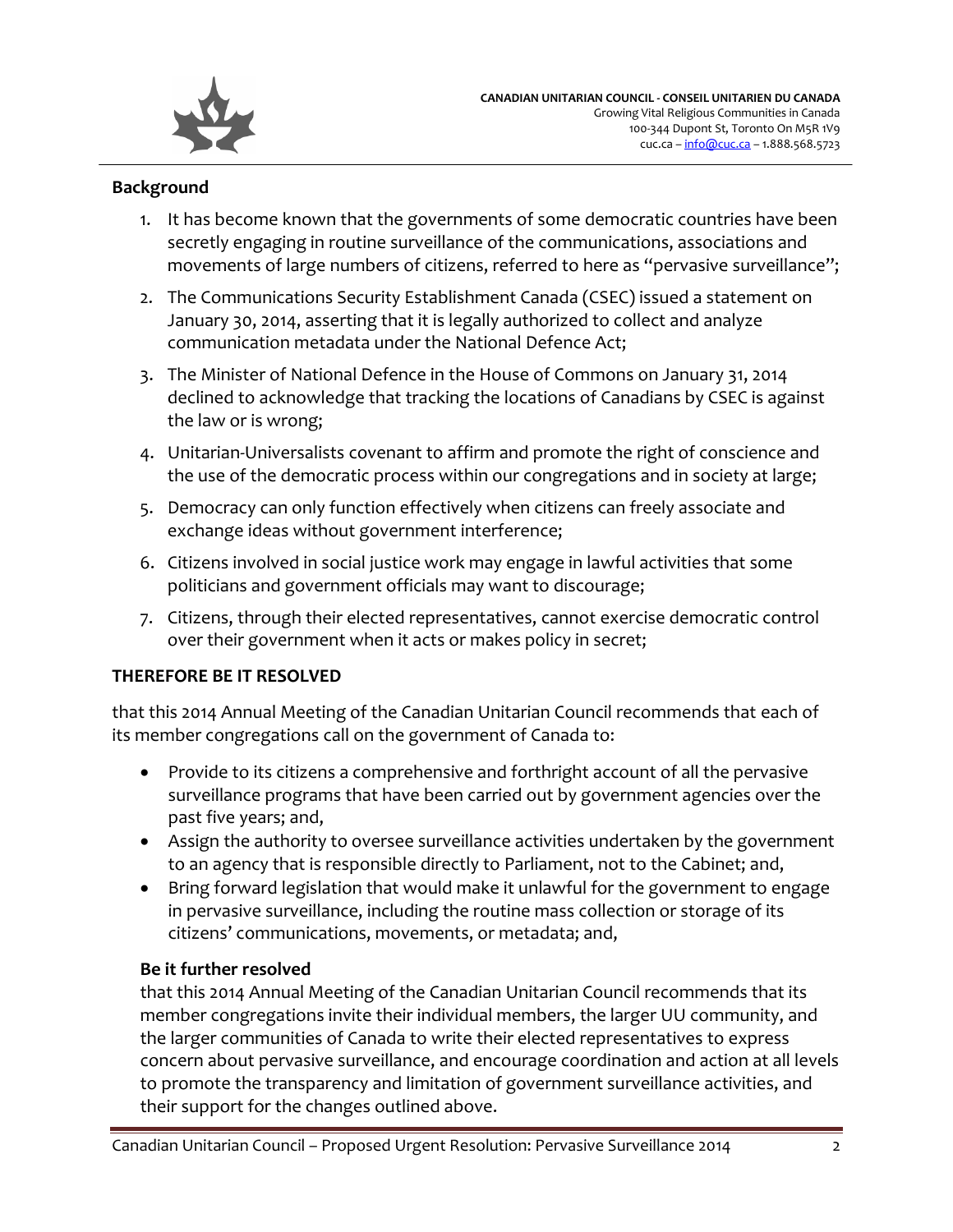

THE RESOLUTION ON PERVASIVE SURVEILLANCE QUALIFIES AS AN URGENT RESOLUTION for the following reasons:

### 1. The existence of pervasive surveillance in Canada was not an issue on December 15, 2013.

There had been considerable public debate about the "Lawful Access" bill which proposed to lower the threshold which would have to be met by law enforcement to obtain access to Internet and telephone communications. This legislation was introduced in February 2012 and withdrawn early in 2013 due to widespread criticism, only to be replaced by a new bill late in 2013. The first version was the subject of Vic Toews infamous comment that people "can either stand with us or with the child pornographers."

One of the criticisms of this bill is that it "opens the door" to pervasive surveillance. In other words, knowledgeable and qualified observers believed that pervasive surveillance was not permitted by the law as it presently exists, and were concerned that adoption of the new law would permit it. Thus, the discussion was not about present government activities, but about activities that might take place if the new legislation were approved. (See for example Note 1 below.)

# 2. Statements made in January 2013 showed that the Canadian government claims the right to engage in pervasive surveillance.

A CBC news story of January 30 described a test of analysis techniques which was performed using two weeks of data obtained from a "Canadian special source". The CBC story was based on a document leaked by Edward Snowden. It appears to be a set of slides from an oral presentation. Without the accompanying words, it can be interpreted in various ways, some more damning than others. For that reason, the proposed resolution is not based directly on the leaked document.

The response of the government, on the other hand, is well documented. It is referenced in and forms the basis of the resolution. CSEC makes an unqualified claim that it is legally authorized to collect metadata. The Minister of Defence, given the opportunity to disagree in Parliament, does not do so. That is, the government believes that pervasive surveillance is permitted by the law as it presently exists. This represents a dramatic change from the public knowledge of the situation one day before. Again, this not just the belief of the proposers of this resolution, it is the assessment of knowledgeable observers. (See for example Note 2 below.)

# 3. This issue is important enough to warrant attention and action by the delegates at the AGM.

As a result of revelations of pervasive surveillance in the U.S.A., the First Unitarian Church of Los Angeles has sued the U.S. Government. It has been joined by a diverse group of more than 20 other organizations, from gun ownership advocates to opponents of the "war on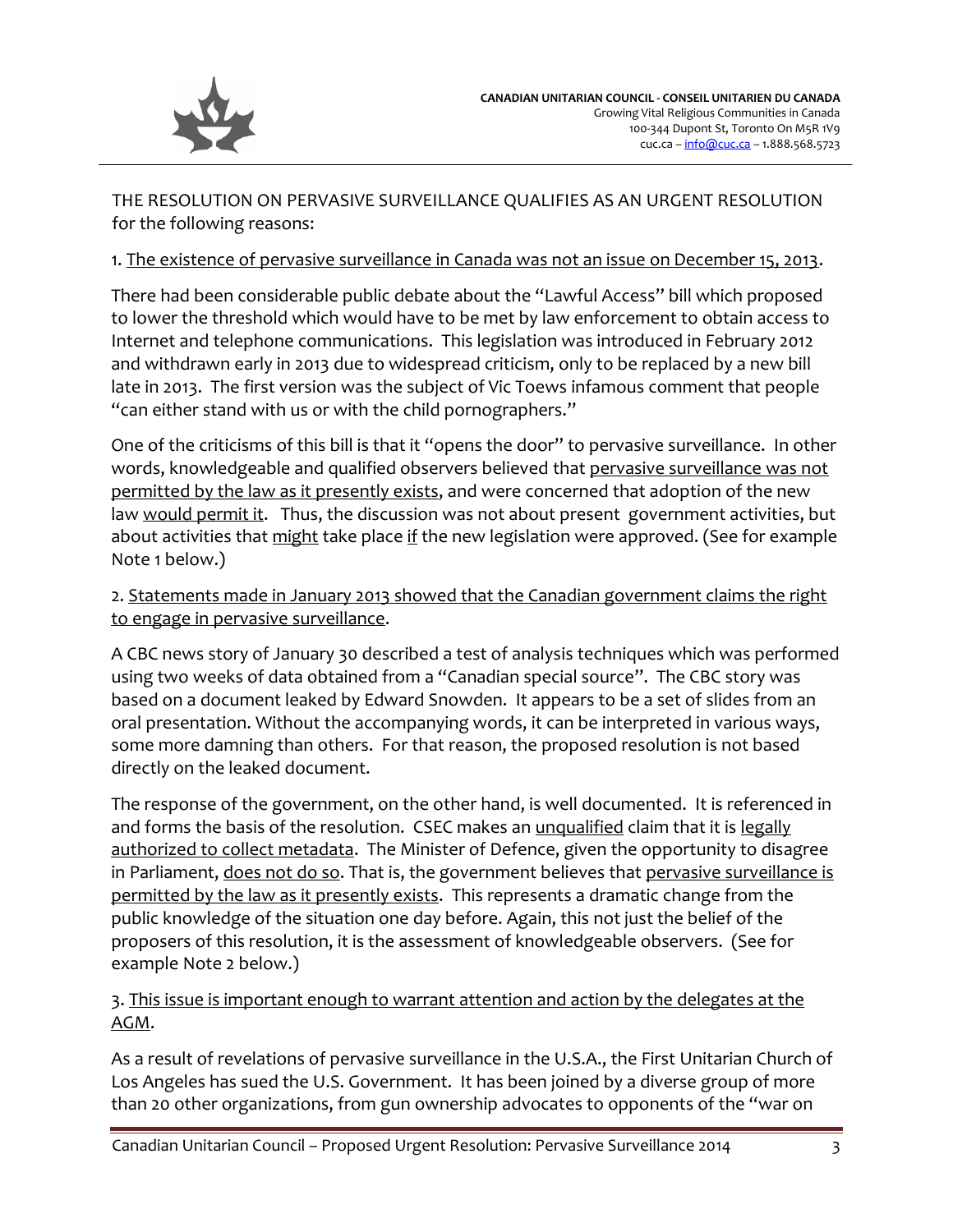

drugs". These organizations see pervasive surveillance as a threat to their political freedom because it discourages people from associating with organizations that are unpopular with the government. (See Note 3.) First Unitarian Los Angeles has members who remember being subjected to FBI surveillance in the Vietnam era, to the point where the congregation felt obliged to stop keeping a membership list. This is an issue of real importance to society in general and U-Us in particular.

U-Us have a special contribution to make to this debate. In the U.S.A. the arguments against pervasive surveillance often center around its constitutionality. Here in Canada, the issue has typically been approached from a legalistic point of view. For U-Us, our seven principles have a lot to say about the way that society should be organized, and the fifth principle in particular places spiritual value on the use of the democratic process. Pervasive surveillance endangers this democratic process.

## 4. As redrafted, the resolution is limited to recommending immediate action steps by congregations.

The first four background points state objective facts.

The fourth to seventh background points make statements that contain elements of opinion, but in the U-U community, they are unlikely to find substantial opposition. To this end, the sixth background point has been qualified slightly ("often engage" becomes "may engage"; "want to discourage" becomes "may want to discourage").

The "be it resolved" clause has been modified to recommend that congregations take the action described, rather than the original wording which would have directed the CUC itself to act.

The "be it further resolved" clause has been modified to recommend that members of congregations write their elected representatives, rather than to "urge" them to do so.

# Notes:

Dr. Michael Geist is a law professor at the University of Ottawa where he holds the Canada Research Chair in Internet and E-commerce Law. He is the author of a blog and a newspaper column in which frequently analyzes issues of communications privacy. References to his columns support some of the statements made above. Short quotes are included - the entire column or blog gives a bigger picture.

Note 1: Public knowledge as of 2013-12-15.

Geist 2103-11-21<http://www.michaelgeist.ca/content/view/7003/125/>

"This particular provision is enormously problematic as it opens the door to cooperation on the widespread surveillance revealed by the Snowden documents. It has become increasingly clear that many telecom companies willingly provided millions of documents on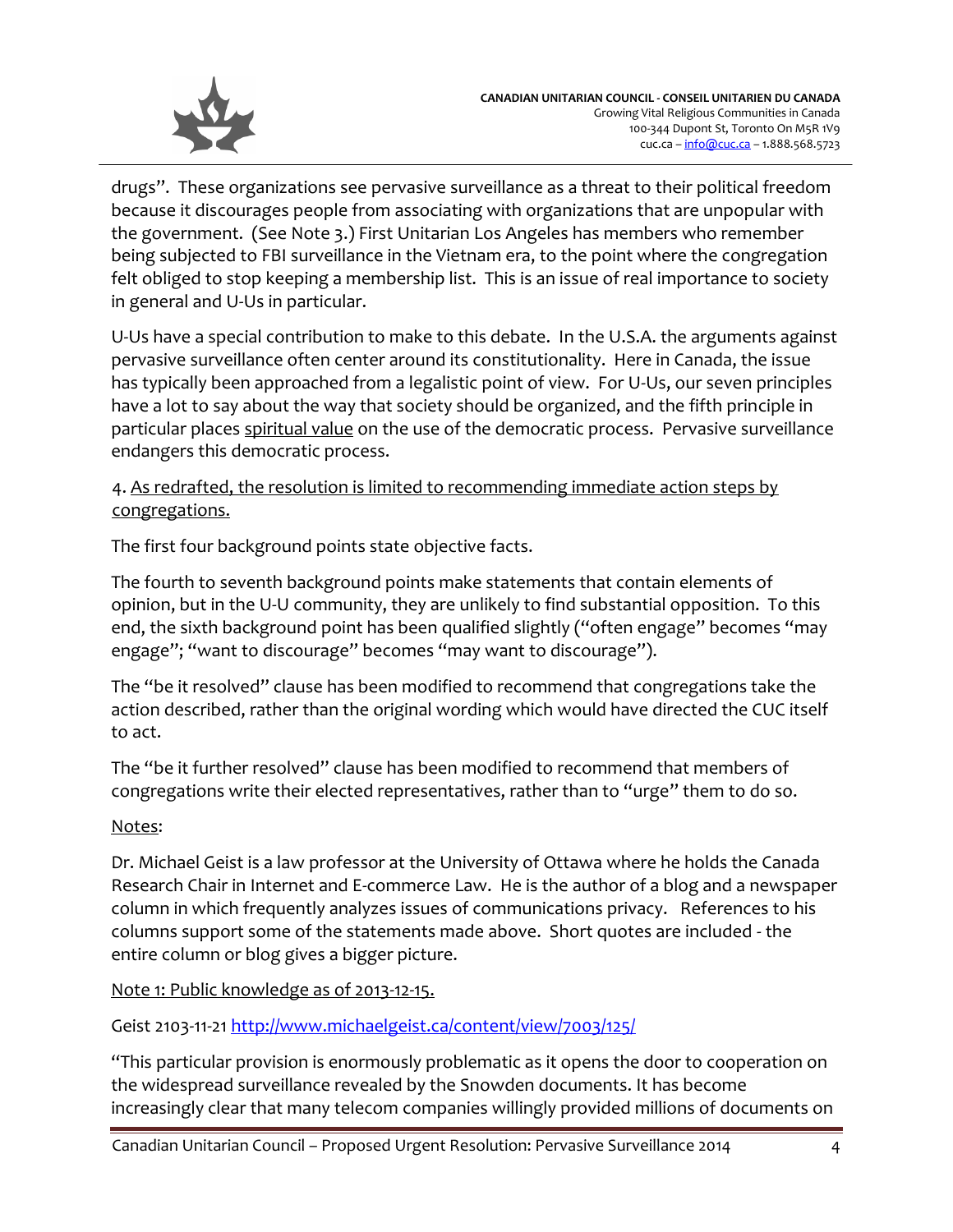

their subscribers[in the U.S.A.]. With this immunity in hand, Canadian telcos could 'voluntarily' provide surveillance data without fear of any liability."

Note 2: Effect on public knowledge of the 2014-01-30 CBC report and government response to it.

Geist 2014-02-04<http://www.michaelgeist.ca/content/view/7062/125/>

"I'm left with four takeaways from the past week.

"First, CSEC's surveillance activities of Internet communications in Canada are far more extensive than previously realized. Its trove of metadata - presumably obtained with the cooperation of Canada's major telecom companies - provides enormous insight into the communications habits and activities of millions of Canadians. The use of metadata has been the subject of some concern from the CSEC Commissioner, yet the full scope of activities remain largely secret. Moreover, the ministerial directive on metadata appears to be so broad that it enables widespread tracking and surveillance as CSEC is able to mine the data for a myriad of purposes."

Note 3: The importance of the issue of pervasive surveillance.

See<https://www.eff.org/cases/first-unitarian-church-los-angeles-v-nsa>.

"When the government gets access to the phone records of political and activist organizations and their members, it knows who is talking to whom, when, and for how long. This so-called "metadata," especially when collected in bulk and aggregated, tracks the associations of these organizations. After all, if the government knows that you call the Unitarian Church or Calguns or People for the American Way or Students for Sensible Drug Policy regularly, it has a very good indication that you are a member and it certainly knows that you associate regularly. The law has long recognized that government access to associations can create a chilling effect—people are less likely to associate with organizations when they know the government is watching and when the government can track their associations."